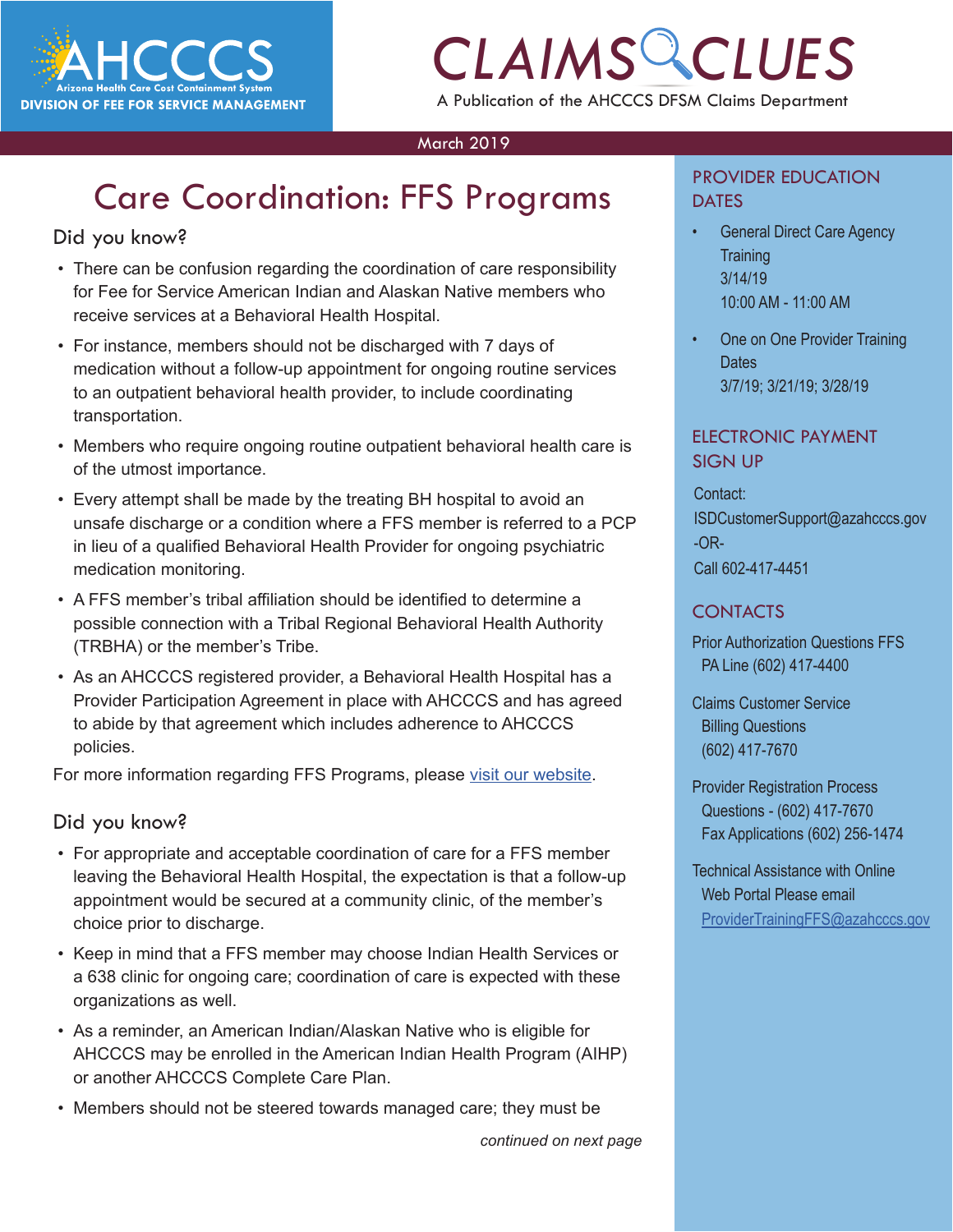# *CLAIMS CLUES* <sup>2</sup>

### Care Coordination: FFS Programs

afforded their federally recognized freedom of choice.

 For Coordination Of Care requirements in AHCCCS policy; please review AMPM Chapter 500 of the [AHCCCS Medical Policy Manual \(AMPM\).](https://www.azahcccs.gov/shared/MedicalPolicyManual/)

### Did you know?

A Discharge Plan should be developed and planning begins upon admission and is updated periodically during the inpatient stay to ensure a safe, timely and effective discharge. It helps health care providers to coordinate outpatient treatment and helps make a smooth return to the community while fostering a regular routine. Effective discharge planning applies to short-term and long-term hospital and institutional stays and includes:

• A follow-up appointment with the primary care doctor (PCP) and/or specialist within seven (7) days;

- Safe and clinically appropriate placement, and community support services;
- Communication of the member's treatment plan and medical history across all involved providers;
- Prescription medications and medical equipment;
- Nursing services and therapies, if appropriate;
- Referral to appropriate community resources;
- Referral to a Disease Management or care management provider (if needed);
- A post-discharge follow-up call to the member within three (3) days of discharge to confirm the member's well-being and the progress of the discharge plan;
- Additional follow-up actions as needed based on the member's needs.

For more information regarding discharge planning see [R9-10-209 on page 36.](https://apps.azsos.gov/public_services/Title_09/9-10.pdf)

## Notice of Non-Discrimination

Arizona Health Care Cost Containment System (AHCCCS) complies with applicable Federal civil rights laws, does not discriminate, and does not treat people differently on the basis of race, color, national origin, age, disability, or sex.

If you believe that AHCCCS, or an AHCCCS-registered contractor or provider, failed to provide these services or discriminated in another way on the basis of race, color, national origin, age, disability, or sex, you can file a grievance with the AHCCCS Office of Administrative Legal Services.

You can file a grievance in person or by mail, fax, or email. Your grievance must be in writing and must be submitted within 180 days of the date that the person filing the grievance becomes aware of what is believed to be discrimination. Submit your grievance to:

General Counsel, AHCCCS Administration Office of Administrative Legal Services, MD 6200 701 E. Jefferson Phoenix, AZ 85034 Fax: 602 253 9115 Email: EqualAccess@azahcccs.gov.

You can also file a civil rights complaint with the U.S. Department of Health and Human Services, Office for Civil Rights, electronically through the Office for Civil Rights Complaint Portal, available at: [https://ocrportal.](https://ocrportal.hhs.gov/ocr/portal/lobby.jsf) [hhs.gov/ocr/portal/lobby.jsf.](https://ocrportal.hhs.gov/ocr/portal/lobby.jsf)

Or by mail at:

U.S. Department of Health and Human Services 200 Independence Avenue, SW Room 509F, HHH Building Washington, D.C. 20201

Or by phone at:

1-800-368-1019, 800-537-7697 (TDD).

Complaint forms are available at [http://www.hhs.gov/](http://www.hhs.gov/ocr/office/file/index.html
) [ocr/office/file/index.html](http://www.hhs.gov/ocr/office/file/index.html
)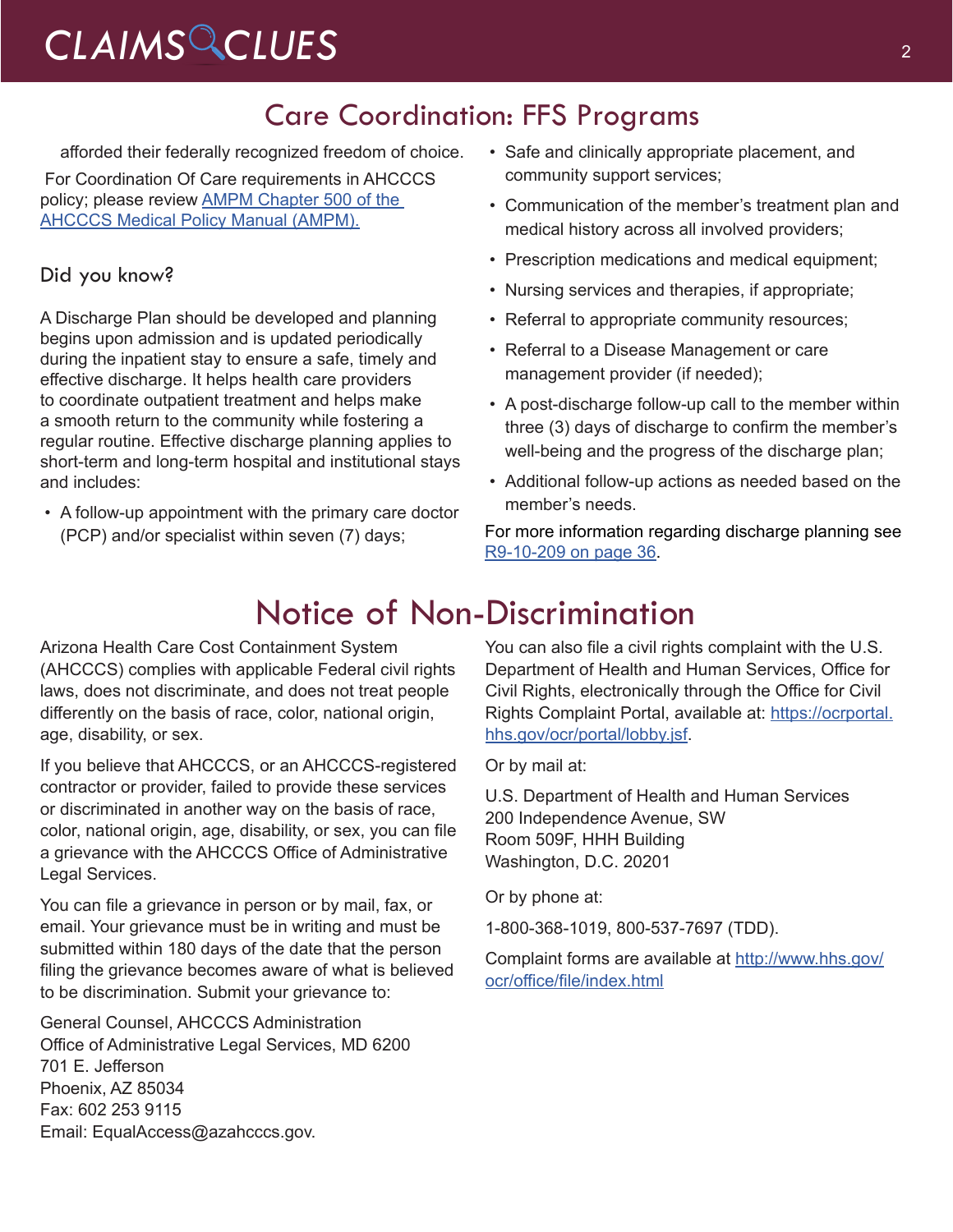# CLAIMS CLUES<sup>3</sup>

## Addressing the Increase of Syphilis in Arizona

Arizona is currently in a syphilis outbreak in women and babies. Arizona now has the 4th highest rate of syphilis in the country.

Based on the recommendation from the Arizona Department of Health Services (ADHS), with support from the Center for Disease Control (CDC), the Arizona Health Care Cost Containment System (AHCCCS) is covering three syphilis screenings during pregnancy statewide effective immediately.

That means that for the duration of the Arizona syphilis outbreak, AHCCCS will cover all of the augmented screening recommendations statewide:

- 1. All pregnant women at first prenatal visit, early in the third trimester, and at delivery, regardless of risk.
- 2. Opt-out screening in both men and women who use drugs.
- 3. Sexually active men who have sex with men: testing annually and every 3-6 months if at increased risk.
- 4. Sexually active persons with HIV: testing at least annually and every 3-6 months if at increased risk.

\*Article updated 4/1/19 to detail updated requirements.

Effective 4/1/2019, all admissions and continued stays at Behavioral Health Residential Facilities (BHRF) (Provider Type B8) for AIHP and TRBHA members will require authorization.

NOTE: Authorization is NOT required for IHS/638 BHRF Facilities.

All new BHRF admissions will require notification of admission to AHCCCS for initial coverage of up to 5 days of care. During this initial 5 day time frame, the BHRF will be responsible for submitting an Authorization request and ensuring compliance with criteria listed in AMPM Policy 320-V – Behavioral Health Residential Facilities and 9 A.A.C.10.

• If the Authorization request and the supporting admission documentation are not received within the initial 5 day time frame, claims may be denied.



For additional resources on syphilis prevention, screening and treatment, please refer to:

- 2015 CDC Guidelines
- [azdhs.gov/syphilis](http://azdhs.gov/syphilis) for updated information on the outbreak

## BHRF Notification

Admission documentation that is required for the Authorization request includes:

- 1. Behavioral health assessment in compliance with 9 A.A.C. 10, to determine Behavioral Health Condition and Diagnosis. Assessment should be recent, and not older than 1 year. Done by a BHP, or by BHT cosigned by a BHP, utilizing standardized instrument that is able to determine the appropriate level of care.
- 2. Treatment Plan completed in compliance with 9A.A.C.10 by the Inpatient/Outpatient or TRBHA Treatment Team. Included in the plan should be an intervention specifying the BHRF level of care as necessary for the member as a least restrictive level of care required to treat the Behavioral Health Condition, identified in the Assessment. This plan shall [not be ol](https://www.azahcccs.gov/Resources/Training/DFSM_Training.html)der than 3 months from the request submission date.

NOTE: All criteria for admission still must be met from the date of admission.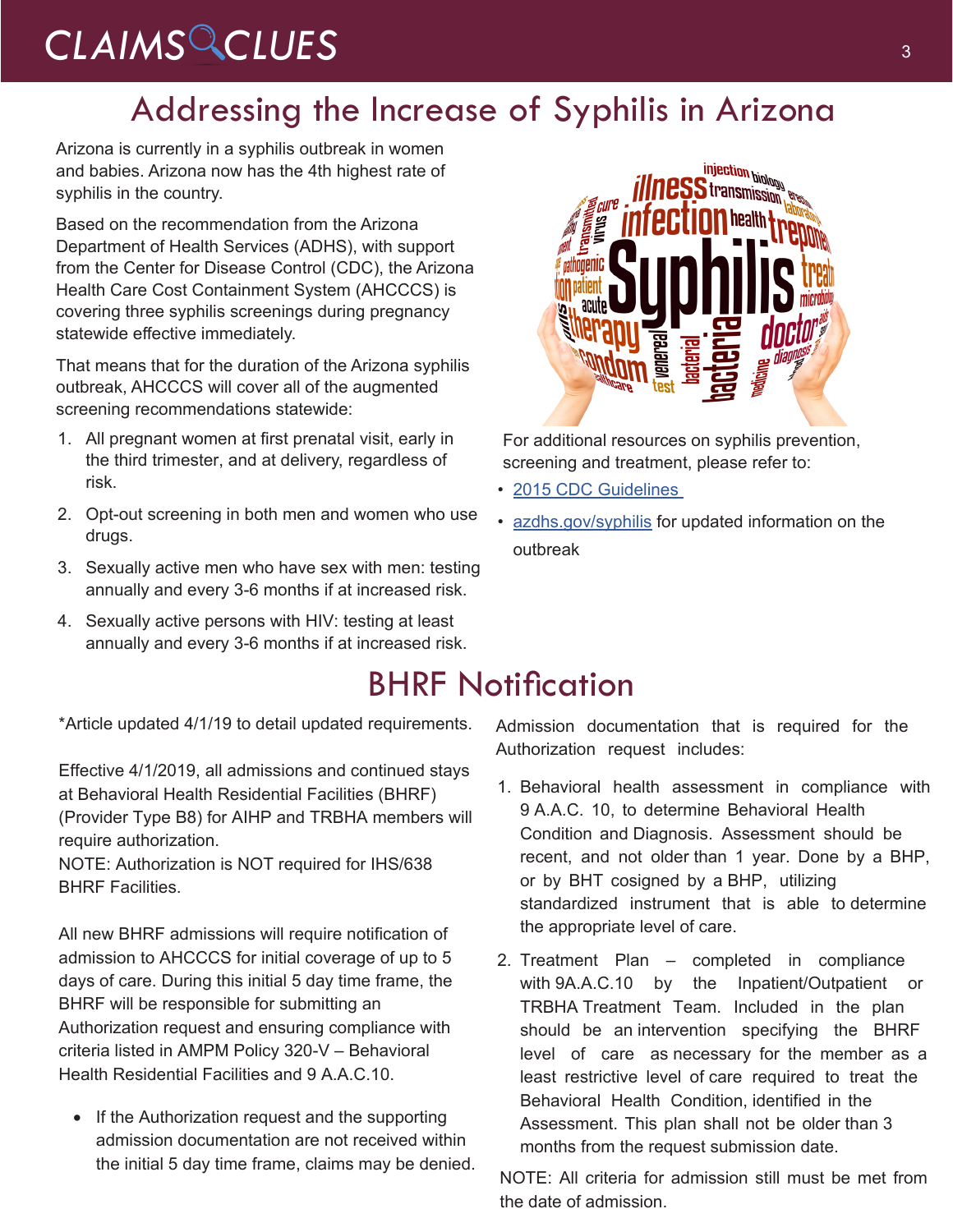# *CLAIMS CLUES* <sup>4</sup>

### Behavioral Health Residential Facility (BHRF) Notification Continued

For members currently in a BHRF, the facility must submit an authorization request to get the continued stay authorized by 5/31/2019. Criteria for admission and continued stay will be detailed in the new AMPM Policy 320- V – Behavioral Health Residential Facilities.

Specific authorization submission and documentation procedures will be available on the FFS web page on the AHCCCS web site.

 Please look for upcoming notifications on training opportunities that will be available on the FFS web page.

Prior Autho[rization Requests shall be submitted on](https://www.azahcccs.gov/PlansProviders/Downloads/IHS-TribalManual/IHS-Chap12BehavioralHealth.pdf)  the [AHCCCS Online Provider Portal.](https://azweb.statemedicaid.us/Account/Login.aspx?ReturnUrl=%2f)

Guidelines related to requirements for prior [authorization and its accompanying documentation](https://www.azahcccs.gov/PlansProviders/FeeForServiceHealthPlans/PriorAuthorization/requirements.html).

# Covered Behavioral Health Services Guide – Important Update

In early 2019, information contained within the AHCCCS Covered Behavioral Health Services Guide (CBHSG) will be transitioned into the following areas:

- [AMPM 310-B, Behavioral Health Services Benefit](https://www.azahcccs.gov/shared/Downloads/MedicalPolicyManual/310B.pdf)
	- **Title XIX/XXI benefit information.**
- AMPM [320-T, Non-Title XIX/XXI Behavioral Heal](https://www.azahcccs.gov/PlansProviders/Downloads/FFSProviderManual/FFS_Chap19BehavioralHealth.pdf)[th](https://www.azahcccs.gov/shared/Downloads/MedicalPolicyManual/310B.pdf) [Services Benefit](https://www.azahcccs.gov/shared/Downloads/MedicalPolicyManual/320T.pdf)
	- **Non-Title XIX/XXI service information.**
- The Provider Billing Manuals
	- Billing information for all providers, both FFS and MCOs, will be transferred to the Provider Billing Manuals.
- [Chapter 19, Behavioral Heath Services, of the](https://www.azahcccs.gov/PlansProviders/Downloads/FFSProviderManual/FFS_Chap19BehavioralHealth.pdf) Fee-For-Service Provider Billing Manual
- [Chapter 12, Behavioral Heath Services, of the](https://www.azahcccs.gov/PlansProviders/Downloads/IHS-TribalManual/IHS-Chap12BehavioralHealth.pdf) IHS/ Tribal Provider Billing Manual
- Appropriate AMPM Policies as necessary, including:
	- AMPM 310-BB, Transportation; and
	- AMPM 310-V, Behavioral Health Residential Facilities (BHRFs).

For MCO providers having additional questions, please contact the MCO directly.

For FFS providers having additional questions, the DFSM Provider Training team can be reached at [ProviderTrainingFFS@azahcccs.gov.](mailto:ProviderTrainingFFS%40azahcccs.gov?subject=)

# Q. Are Contracts Needed for FFS Members?

A: Fee-For-Service providers do not need to contract with AHCCCS AIHP, Tribal ALTCS, or a TRBHA to continue providing Medicaid Title XIX/ XXI services to FFS members. **A provider simply must be an AHCCCS registered provider.** 

Providers must follow the AHCCCS Medical Policy Manual (AMPM) and Fee-for-Service Provider Billing Manual.

For information on providing services to an ACC Plan enrolled member (not a FFS member), please contact the ACC plan.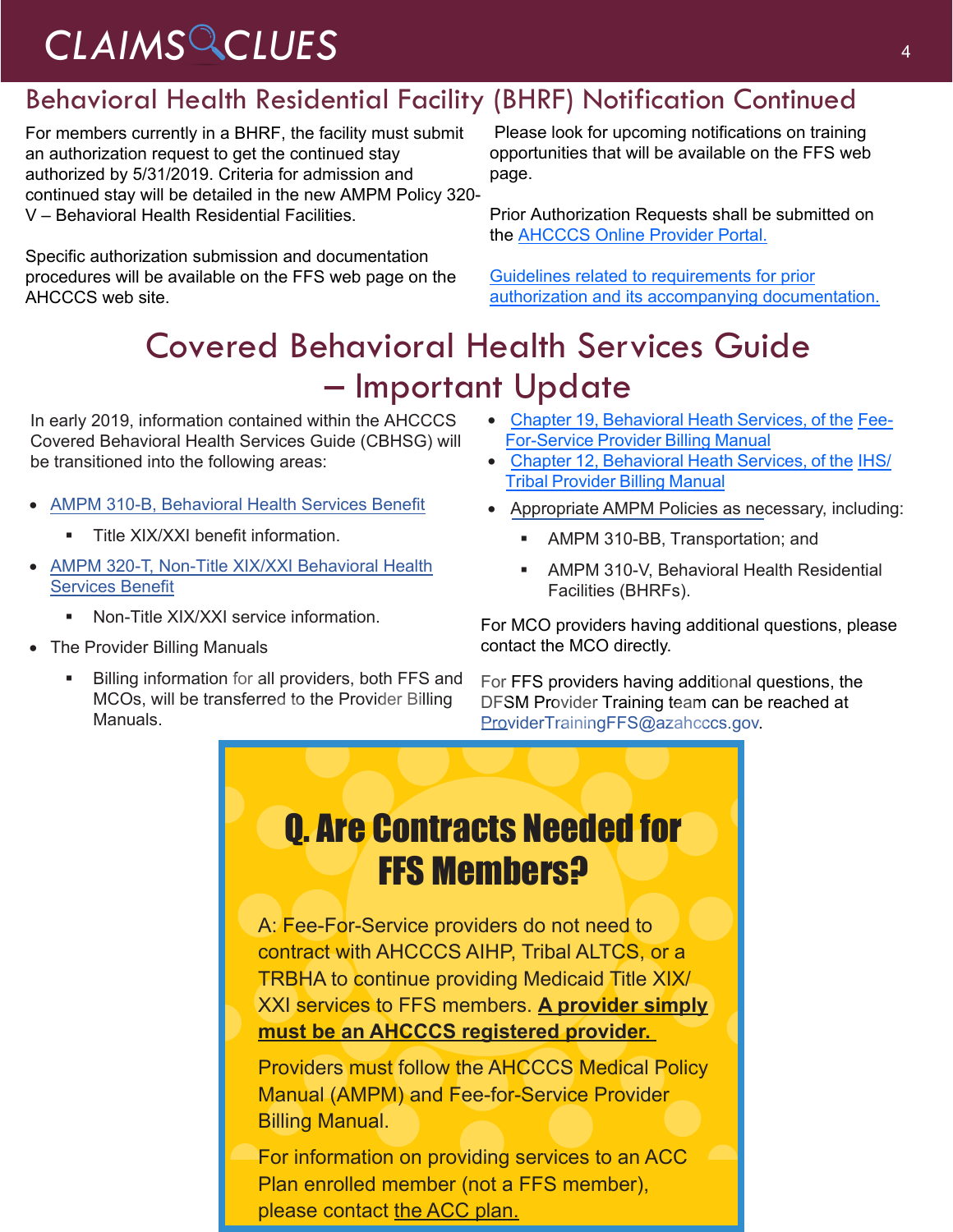## Pharmacy Updates

As of April 1<sup>st</sup>, 2019 OptumRx PBM Changes for IHS & 638 Rx Claims Processing include:

- PBM Claims Adjudication for Reimbursement of:
	- The All Inclusive Rate (AIR); and
	- Specialty & High Dollar Medications
- Eligibility for the AIR and Specialty Medication Plan includes all Native Americans enrolled in:
	- **AHCCCS Fee-For Service, and**
	- AHCCCS Contracted Managed Care **Organizations**

Pharmacies will need OptumRx's BIN and PCN numbers for claims adjudication of the AIR.

- **• BIN = 001553**
- **• PCN = AIRAZM**
- **• OPTUM RX Help Desk Phone Number; Toll Free: 1 (855) 577-6310**

### **Claims Submission Reminders:**

- Prescription claims, with a service date through March 31st, must be submitted to AHCCCS within 1 year from the Service Date.
- Prescription claims with a service date after March 31st must be submitted to the PBM, OptumRx, for claims adjudication and reimbursement.

### **Pharmacy AIR Reminders**

There has been no change to the number of AIRs per member per day. The total AIRs for a member may not exceed 5 per day. For pharmacy, there may be one pharmacy AIR reimbursement per day per member per IHS/638 pharmacy. Additional pharmacy claims submitted on the same day, after the first claim is adjudicated for the AIR, will pay at zero dollars.

• AIR Annual Adjustment – Claims will be recycled and adjustments provided by OptumRx.

### **AIR Plan Prescription Utilization Parameters**

Maximum Days Supply Allowable for Dispensing

- Non-Controlled Substances up to 90 days
- Controlled Substances up to 30 days
- ADHD Medications up to 90 days

### Refill Utilization Percentages

- Non-Controlled Substances 80% or greater
- Controlled Substances 85% or greater

### **All Inclusive Rate Plan PBM Set-Up**

- OptumRx will load the AHCCCS Fee-For-Service Drug List for claims adjudication.
- Federally and State Reimbursable Drugs not listed on the AHCCCS FFS Drug List are available through the prior authorization process.
- AMPM Policy 310-V Sections F & G Opioid Requirements:
	- All Long-Acting opioids medications currently require prior authorization, which will be in effect beginning on May 1, 2019.
	- The Short-Acting Opioids 5-day limits for adults and children will be implemented on June 1, 2019.

### **AIR & Medicare PBM Plan Set-Up**

This is to provide prescription coverage for members eligible for Medicare.

#### Medicare Part D

• AHCCCS and its Contractors are prohibited from using federal and/or state funds to pay for any part of medications eligible for coverage under Medicare Part D.

#### Medicare Part B

- AHCCCS is a secondary payer
- AHCCCS and it Contractors will reimburse IHS & 638 Tribal Pharmacies, up to 20% of the Medicare Part B Reimbursement. This applies to claims adjudication for all plan set-ups at the PBM.